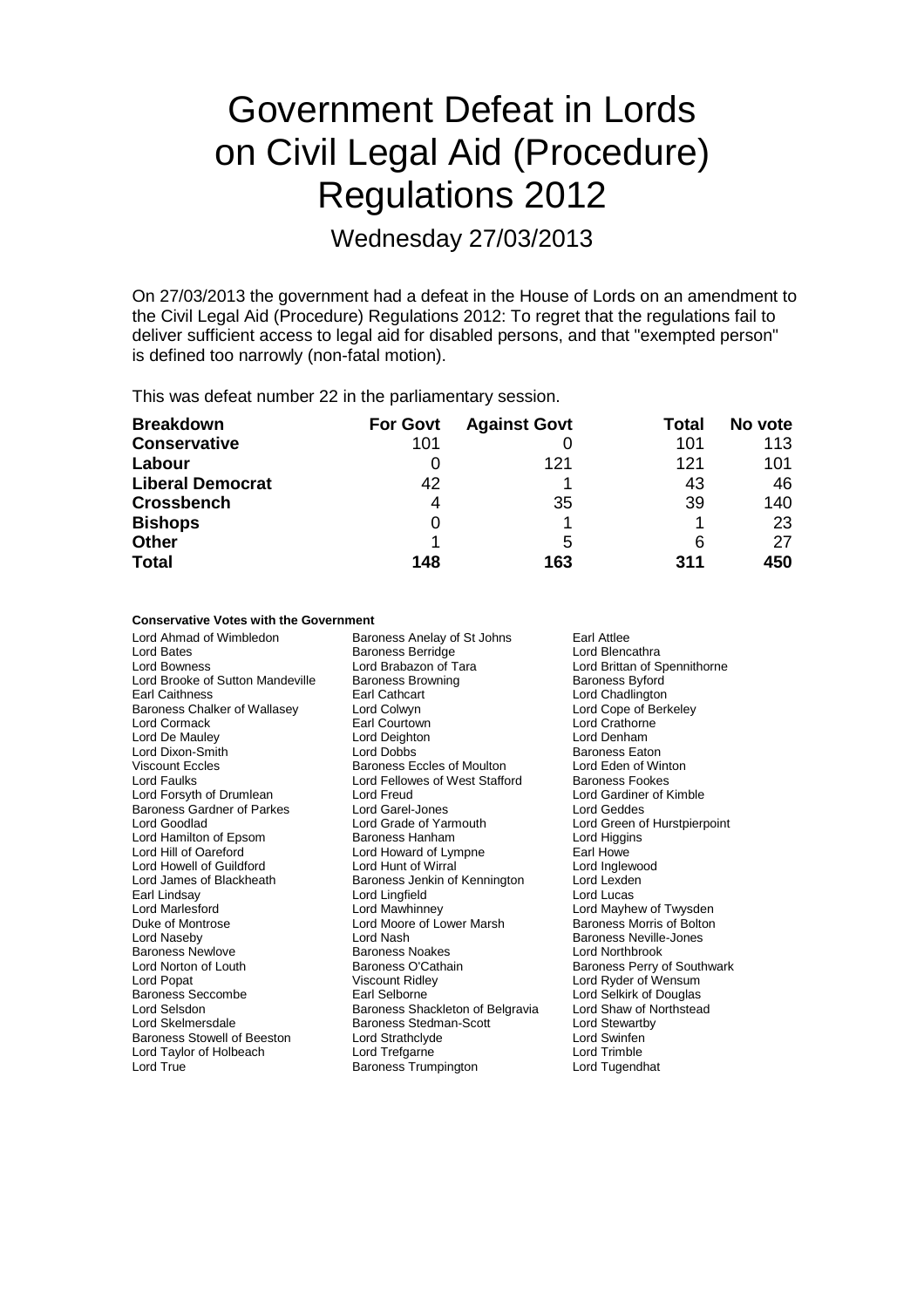**-**

**-**

Baroness Verma Lord Vinson Baroness Warsi Lord Wasserman Lord Wei Communication Baroness Wheatcroft<br>
Baroness Wilcox Clicos Communication Communication Clicking Communication Clicking Baroness Wheatcroft Viscount Younger of Leckie

**Conservative Votes against the Government**

#### **Labour Votes with the Government**

## **Labour Votes against the Government**

Lord Bach **Lord Barnett** Lord Barnett Lord Bassam of Brighton<br>
Lord Barkeley **Lord Barnett** Lord Boaten Lord Boateng Lord Berkeley **Lord Bilston** Lord Boateng Lord Boateng Lord Boateng Lord Boateng Lord Brooke c<br>
Lord Borrie **Lord Brack** Lord Brackley Lord Borrie Lord Bradley Lord Brooke of Alverthorpe Lord Brookman Lord Browne Viscount Chandos Lord Christopher **Lord Clark of Windermere** Lord Clarke of Hampster Clark of Windermere Lord Clarke of Hampstead<br>
Lord Clarke of Hampstead Lord Collins of Highbury **Carly Colling Containers** Corston Lord Clinton-Davis<br>
Baroness Crawley 
Baroness Crawley

Lord Davies of Coity Baroness Donaghy **Lord Donoughue**<br>
Lord Exans of Parkside **Lord Exans of Dubs**<br>
Lord Elder **Lord Exans of Parkside** Lord Evans of Watford Baroness Farrington of Ribbleton Lord Foulkes of Cumnock Baroness Gale<br>Baroness Gibson of Market Rasen Lord Giddens Lord Guasman Baroness Gibson of Market Rasen Lord Giddens<br>
Baroness Golding 
Lord Gordon of Strathblane Baroness Golding **Lord Gordon of Strathblane** Baroness Gould of Potternewton<br>Lord Grahiner **Baroness Lord Grahines** Lord Graham of Edmonton **Baroness Gould of Potternewton** Lord Grabiner **Lord Graham of Edmonton**<br>
Lord Greenfell<br>
Lord Grocott Lord Harris of Haringey Lord Harrison Cord Harrison Lord Hart of Chilton<br>
Lord Haworth Cord Hart of Eggardon Baroness Hayter of Kentish Town Baroness Hilton of Eggardon Lord Haworth **Baroness Hayter of Kentish Town** Baroness Hilton of Eggardon Baroness Hollis of Heigham Lord Howarth of Newport Baroness Howells of St Davids Lord Howie (Lord Irvine of Lairg Muslem Lord Jordan Baroness Kennedy of The Shaws Baroness King of Bow Lord Kinnock<br>Baroness Kinnock of Holyhead Lord Kirkhill Cord Knight of Weymouth Baroness Kinnock of Holyhead Lord Kirkhill<br>
Lord Lea of Crondall **Lord Knight of Baroness Lister of Burtersett** Lord Lympne Lord MacKenzie of Culkein<br>
Baroness McDonagh Lord McFall of Alcluith Lord McKenzie of Luton Lord Mitchell Lord Moonie Baroness Morgan of Huyton Baroness Nye<br>Lord Pendry Baroness Pitkeathley Baroness Prosser **Baroness Quin**<br>
Baroness Ramsay of Cartvale **Baroness Cardowan**<br>
Baroness Rendell of Babergh Baroness Ramsay of Cartvale Lord Reid of Lord Richard<br>
Lord Richard **Baroness Rendell Card Basser** Lord Sawyer **Baroness Scotland of Asthal** Baroness Soutland of Asthal Baroness Smith of Basildon<br>
Baroness Smith of Basildon Lord Soley Lord Stevenson of Balmacara Lord Stone of Blackheath Lord Temple-<br>
Baroness Thornton Lord Touhig<br>
Lord Touhig **Baroness Thornton Lord Tomlinson Lord Tomlinson**<br>
Lord Triesman Lord Tunnicliffe Lord Triesman **Lord Tunnicliffe** Baroness Turner of Camden<br>
Lord Warner **Cammen Baroness Warwick of Undercliffe** Lord Watson of Invergowrie Lord West of Spithead Baroness Wheeler Baroness Wheeler Baroness Wilkins Lord Whitty **Communist Communist Communist Communist Communist Communist Communist Communist Communist Communist Communist Communist Communist Communist Communist Communist Communist Communist Communist Communist Communist** Lord Young of Norwood Green

Lord Evans of Parkside Lord Evans of V<br>
Lord Foulkes of Cumnock Baroness Gale Lord Grocott **Viscount Hanworth**<br>
Lord Harrison **Lord Hankorth** Exaroness Hollis of Heigham Lord Howarth of Newport<br>
Lord Howie of Troon Lord Hughes of Woodside Lord Jordan **Lord Irvine Communist Cord Kennedy of Southwark**<br>
Baroness King of Bow **Lord Kinnock** Baroness Lister of Burtersett Lord Lympne<br>Lord Maxton Lord McAyov Lord McFall of Alcluith Baroness McIntosh of Hudnall<br>
Lord Mitchell Cord Moonie Baroness Pitkeathley **Lord Ponsonby of Shulbrede**<br> **Baroness Quin**<br>
Lord Radice Baroness Smith of Basildon<br>
Lord Stone of Blackheath
Lord Temple-Morris **Baroness Warwick of Undercliffe** Lord Watson of Invergon<br>Baroness Wheeler Baroness Whitaker

Lord Adonis Baroness Andrews Baroness Armstrong of Hill Top<br>
Lord Barnett Lord Bassam of Brighton Baroness Crawley Lord Davies of Coity Baroness Dean of Thornton-le-Fylde Lord Rowlands<br>Baroness Sherlock Baroness Worthington

## **Liberal Democrat Votes with the Government**

Baroness Falkner of Margravine Baroness Garden of Frognal Baroness Ham<br>Lord Hussain Baroness Hussein-Ece Baroness Jolly Lord Kirkwood of Kirkhope Baroness Kramer<br>
Lord Maclennan of Rogart Baroness Maddock Baroness Northover **Baroness Parminter** Baroness Research Baroness R<br> **Baroness Represent Baroness Research Baroness Research Baroness Represent Baroness Representative Representative** Lord Sharkey Baroness Sharp of Guildford Lord Shutt c<br>
Lord Starkey Baroness Sharp of Guildford Lord Storey<br>
Lord Stephen Lord Storey Lord Stephen Lord Stoneham of Droxford<br>
Lord Taverne Lord Teverson Lord Taverne Lord Teverson Lord Thomas of Gresford Lord Wallace of Saltaire Baroness Walmsley Lord Watson of Richmond

Lord Addington Lord Alderdice Lord Allan of Hallam Lord Chidgey <br>Baroness Garden of Frognal Baroness Hamwee Baroness Hussein-Ece **Baroness Jolly**<br>Baroness Kramer<br>Lord Loomba Lord Rodgers of Quarry Bank Lord Roper<br>
Baroness Sharp of Guildford Lord Shutt of Greetland

Lord Marks of Henley-on-Thames Lord McNally Lord Newby Baroness Nicholson of Winterbourne Baroness Tyler of Enfield